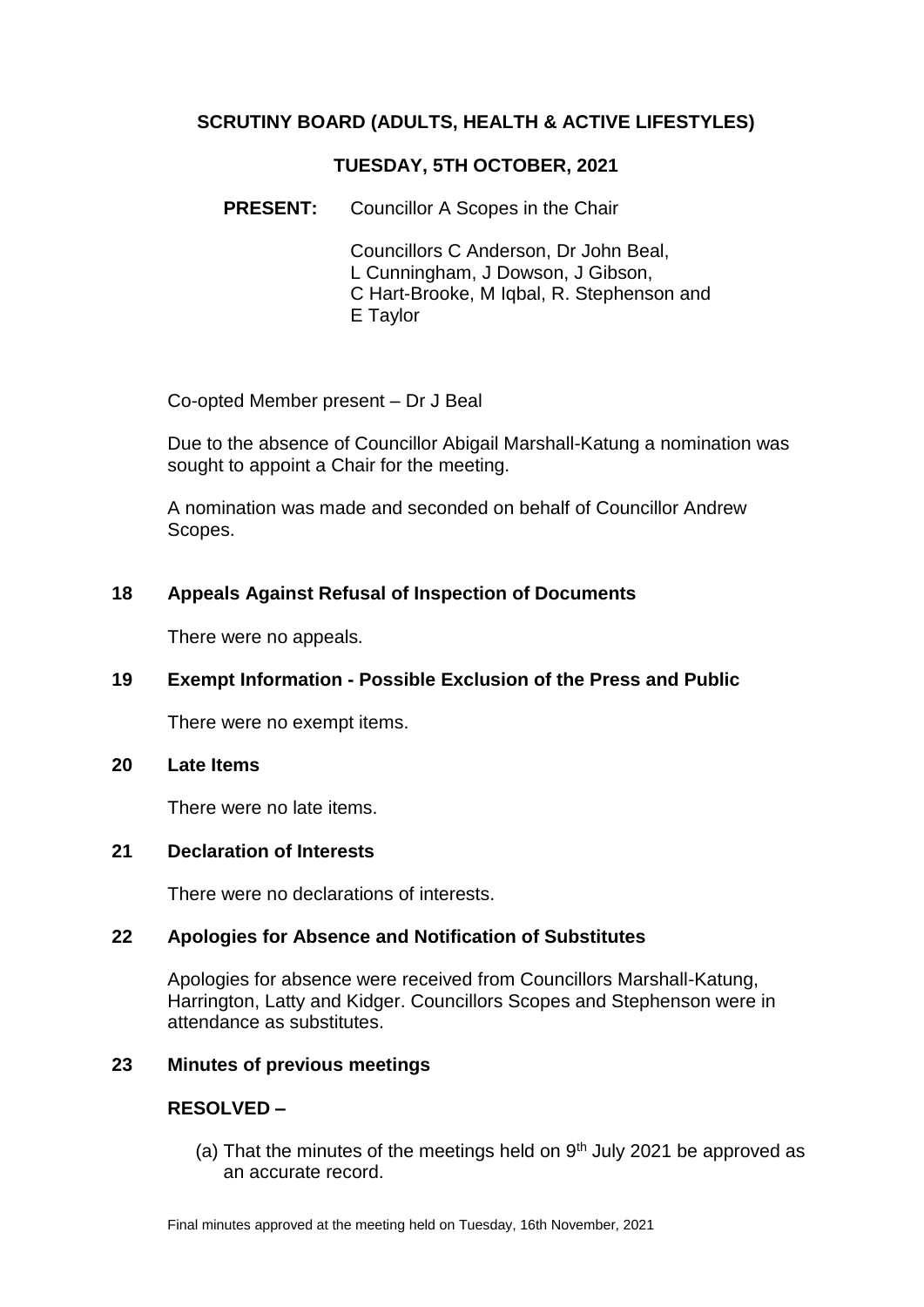(b) That the note of the consultative meeting held on  $7<sup>th</sup>$  September 2021 be noted.

### **24 Update on the adult inpatient stroke rehabilitation ward move and the development of a vision for stroke services in Leeds.**

The Head of Democratic Services submitted a report which presented a joint briefing paper from NHS Leeds Clinical Commissioning Group (CCG), Leeds Teaching Hospitals NHS Trust (LTHT) and Leeds Community Healthcare NHS Trust on the adult inpatient stroke rehabilitation ward move and also the status and development of a vision for stroke services in Leeds.

The following were in attendance:

- Councillor Fiona Venner, Executive Member for Adult and Children's Social Care and Health Partnerships
- Councillor Salma Arif, Executive Member for Public Health and Active **Lifestyles**
- Cath Roff, Director of Adults and Health
- Victoria Eaton, Director of Public Health
- Lindsay Springall, Head of Pathway Integration Long Term Conditions, NHS Leeds CCG
- Dr Bryan Power, Long Term Conditions Clinical Lead, NHS Leeds CCG
- Alistair Bailey, Clinical Lead and Nurse for Stroke Services, LTHT
- Helen Knight, Clinical Head of Service for Neurology & Adult Speech and Language Therapy, Leeds Community Healthcare NHS Trust
- Steve Wilson, Clinical Director for Neurosciences, LTHT
- Claire Graham, Leeds Voices
- Kirsten Wilson, Head of Insights, Communications and Involvement, NHS Leeds CCG

The Clinical Lead and Nurse for Stroke Services, LTHT, introduced the report and advised that since the agenda was published there has been a further delay to the movement of the inpatient stroke rehabilitation ward to Chapel Allerton linked to the new consultant appointment not yet being in post. It was highlighted that patients have been notified and the Trust is in the process of setting a new move date in consultation with the Yorkshire Ambulance Service and will notify the Scrutiny Board once confirmed. Members were advised that while this delay is disappointing, staff have been able to utilise this time to look at a coordinated solution to increase bed capacity across the service. The Long-Term Conditions Clinical Lead, NHS Leeds CCG, also provided an update on the timeline for development of the broader strategic vision for Stroke Services, which included the intention to publish a first draft of the Stroke Vision by April 2022.

Members discussed a number of matters, including:

 *Quality of Stroke Services at Chapel Allerton Hospital*. Members noted that although there is expected to be an increase in bed capacity in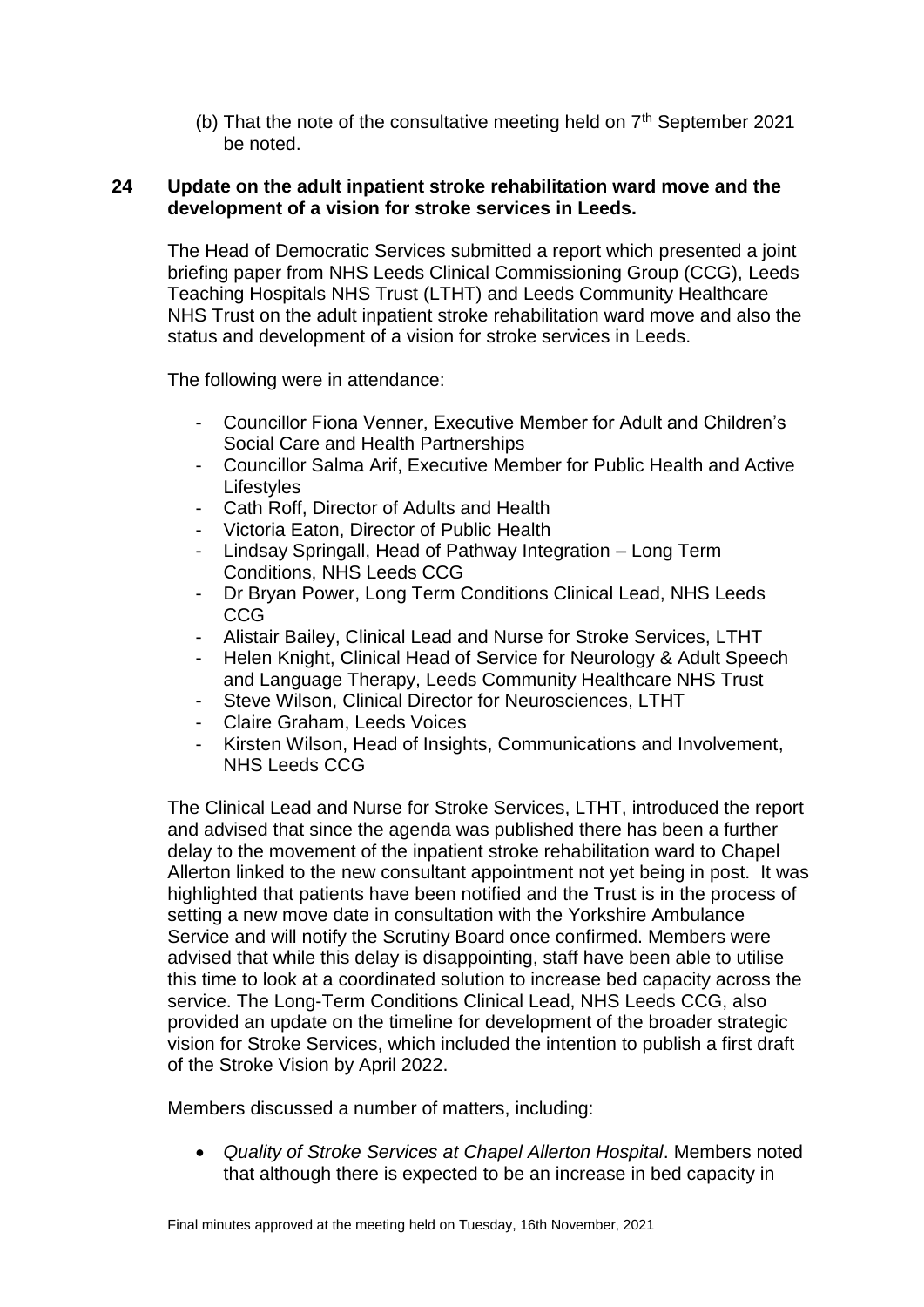LGI, there will be a decrease in bed capacity on the Chapel Allerton site. Representatives advised that the increased overall capacity will support the integrated pathway throughout the system from initial care to rehabilitation. Related to this, Members queried the increase of specialist support at the Chapel Allerton site. It was confirmed that the rehabilitation staffing model at Chapel Allerton Hospital remains the same, however, the quality of the facilities is much improved.

- *Patient input for video.* Members welcomed the approach of using a video to give a visual representation of what the Chapel Allerton Hospital was like to help alleviate the 'unknown'. Linked to this, it was suggested that the video also includes input from patients who have experienced the service pathway, to alleviate the worries of new patients.
- *Working collectively to develop a vision for stroke services.* Members acknowledged that the vision for stroke services forms a joint ambition with Leeds City Council as prevention and social care, equipment and adaptation services are recognised vital elements. While Members queried the level of resource available in view of decreased funding for adult social care, Members were advised that the strategic plan to improve integrated pathways is beneficial to resources across all organisations. It was noted that the vision will also involve development with the Stroke Association and other third sector organisations.
- *National shortage of radiologists.* In response to a query, Members were advised that health partners are considering network models of service delivery for specific radiology needs for stroke care with neighbouring hospitals in the Yorkshire region as well as training opportunities for current staff.
- *Improving thrombectomy access.* Members discussed the successful approach of patients being treated with Mechanical Thrombectomy. While acknowledging the lack of specialist staff across the UK in delivering this particular treatment, it was noted that a key priority of LTHT is to continue to improve access to thrombectomy.
- *Discharge from services.* Members queried the timeliness of involvement of primary care beyond stroke service unit discharge and were advised that the single Leeds Care Record allows all health professionals to access all relevant information relating to an individual case immediately and continue with their care.
- *Campaigns to raise awareness.* Members suggested a number of national campaigns for raising awareness of the signs and symptoms of stroke that could be utilised at a Leeds level. Members were advised that the communications and engagement team at Leeds CCG work closely with the national agenda for local campaigns and will continue to work with other services to raise awareness, including related conditions and lifestyle risks, in an accessible format for all communities of Leeds.
- *Performance data.* Members recognised the reliability limitations of the SSNAP performance data collection and were advised, in response to a query, that other options and enhancements are being considered to understand the experiences of patients who use services in Leeds.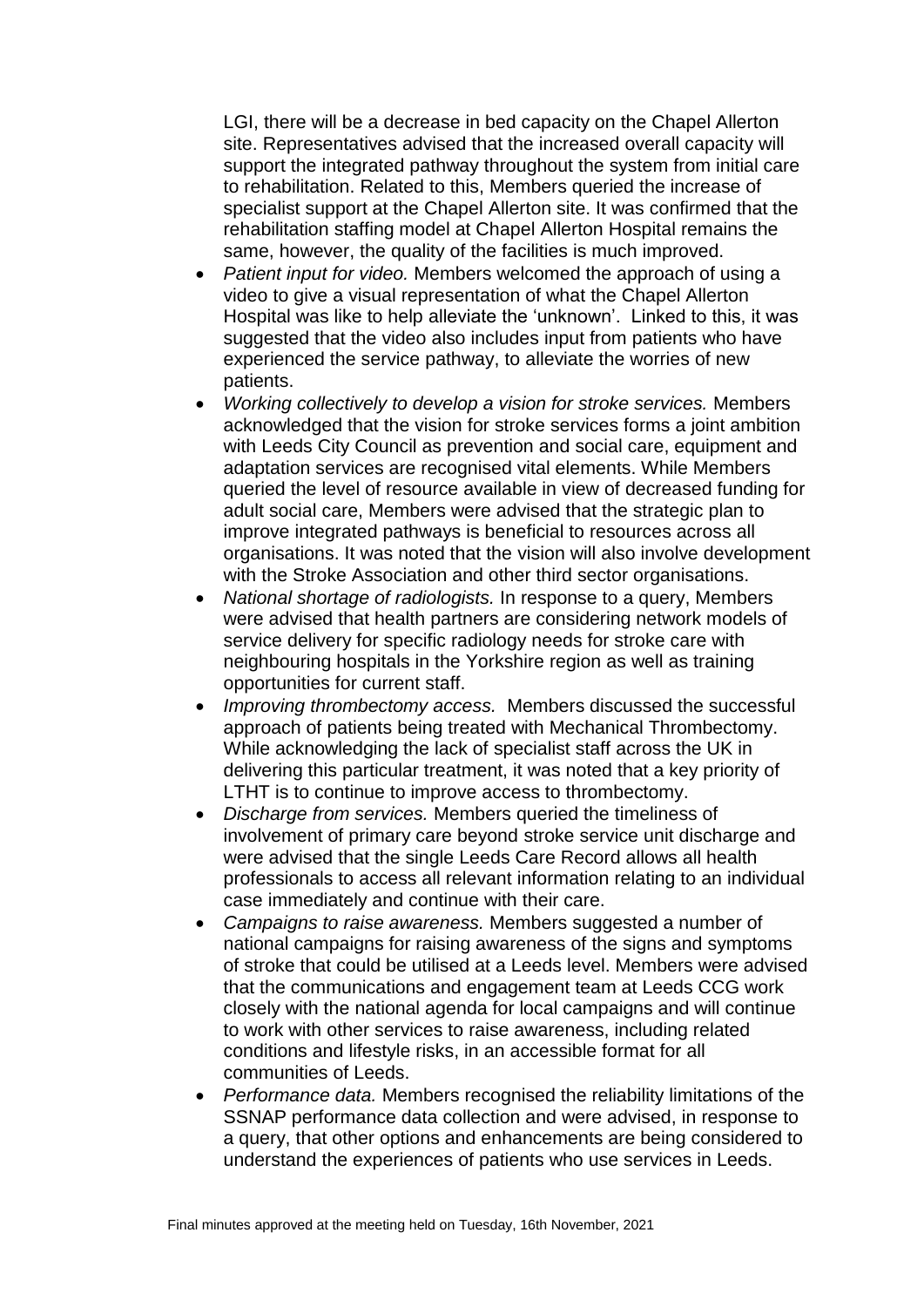## **RESOLVED –**

- (a) That the contents of the report, along with Members comments, be noted.
- (b) That the first draft of the Stroke Vision is shared with the Scrutiny Board once available.

## **25 Community Neurological Rehabilitation services engagement and redesign**

The Head of Democratic Services submitted a report which presented a briefing paper prepared jointly by NHS Leeds CCG and Leeds Community Healthcare NHS Trust on the development of a new model of delivery for community neurological rehabilitation services, including the engagement process and findings thus far, for the Board's consideration and comment.

The following were in attendance:

- Councillor Fiona Venner, Executive Member for Adult and Children's Social Care and Health Partnerships
- Councillor Salma Arif, Executive Member for Public Health and Active **Lifestyles**
- Cath Roff, Director of Adults and Health
- Victoria Eaton, Director of Public Health
- Helen Knight, Clinical Head of Service for Neurology & Adult Speech and Language Therapy, Leeds Community Healthcare NHS Trust
- Gillian Meakin, Service Development Lead (Clinical), Business, Change and Development Service, Leeds Community Healthcare NHS **Trust**
- Lindsay Springall, Head of Pathway Integration, Long Term Conditions, NHS Leeds CCG
- Claire Graham, Leeds Voices
- Kirsten Wilson, Head of Insights, Communications and Involvement, NHS Leeds CCG

The Clinical Head of Service for Neurology & Adult Speech introduced the report explaining the rationale for redesigning the service and providing an overview of the key themes and emerging priority areas stemming from the engagement exercise with patients, carers and staff, which were set out within the briefing paper. It was noted that these would inform the developing new model of delivery for community neurological rehabilitation services.

Members were advised that options will be debated and considered during October, with a final decision on the model to be agreed mutually between Leeds Community Healthcare NHS Trust and NHS Leeds CCG by the end of October. Once agreed, a phased implementation of the new model is expected to begin in November 2021, with full implementation of the model in early 2022.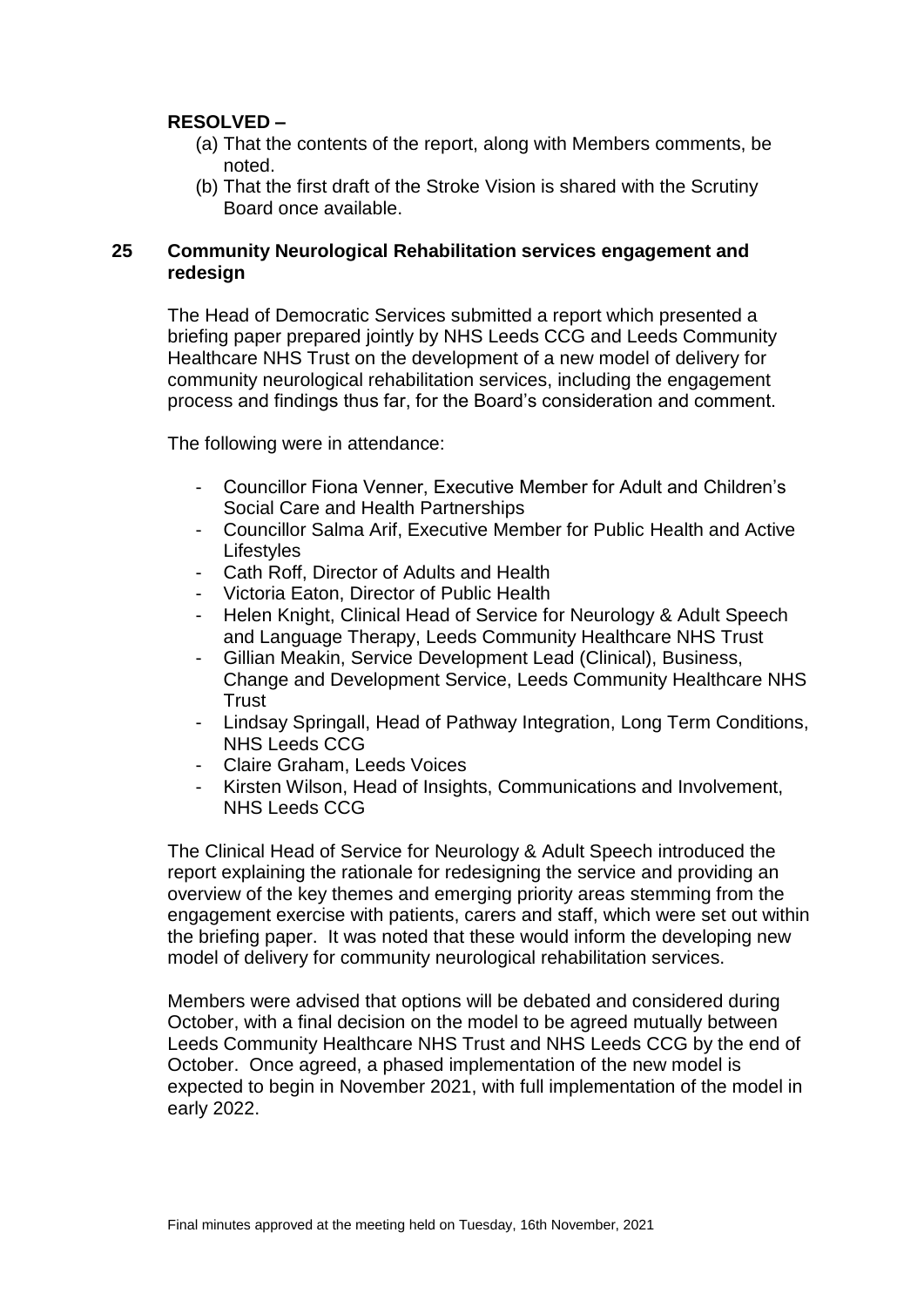In consideration of the identified themes and emerging priorities that would inform the development of the new delivery model, the following points were raised by the Board:

- *Recognising digital technology as a priority area of development.* There had been varied feedback from patients and carers during the engagement process in relation to the new digital delivery modes that had been expediated as a result of the pandemic (i.e. online consultations). However, the Board noted that there had been a consensus view from LCH staff about the need to review current IT systems to help avoid duplication and improve how patients are effectively managed across LCH services. While acknowledging that there is broader strategic work being undertaken around digital innovation across acute and community health services, the Board felt that the development of digital technology should still be acknowledged as part of the list of themes and priority areas informing the developing new model of delivery for community neurological rehabilitation services.
- *Prioritising actions and providing feedback to patients and staff.* In supporting the list of identified themes that would inform the new model of delivery, the Board also recognised the need to prioritise actions linked to each of the themes and providing feedback on this to patients and staff. The representative from Leeds Voices highlighted that while there is already the intention to produce a '*You Said, We Did'* report following the implementation of the new model, there would be merit in also producing a more immediate 'You Said, We Heard' report that explains how the Trusts are responding to the views expressed by patients, carers and staff in terms of redesigning and improving services.
- *Acknowledging the valuable role of the Third Sector.* The Board emphasised the importance of maximising all available resources, including Third Sector provision, to ensure that patients are accessing the right person, at the right place, at the right time. Linked to this, it was noted that the Leeds Community Healthcare NHS Trust had been working closely with Voluntary Action Leeds to understand how best to utilise the provision available within that sector. As part of the redesign process, the Board was also advised that there will be a full Equality Impact Assessment undertaken to ensure that services are accessible to all.
- *Ensuring links with the broader vision for stroke services*. In recognition that some patients accessing the community neurological rehabilitation service will have come through the stroke pathway, the Board emphasised the need to ensure that the new model of delivery links in with the broader vision for stroke services.
- *Maintaining a watching brief of progress.* The Board expressed a wish to schedule a further update in 12 months in order to maintain a watching brief surrounding the implementation of the new model of delivery for the community neurological rehabilitation service.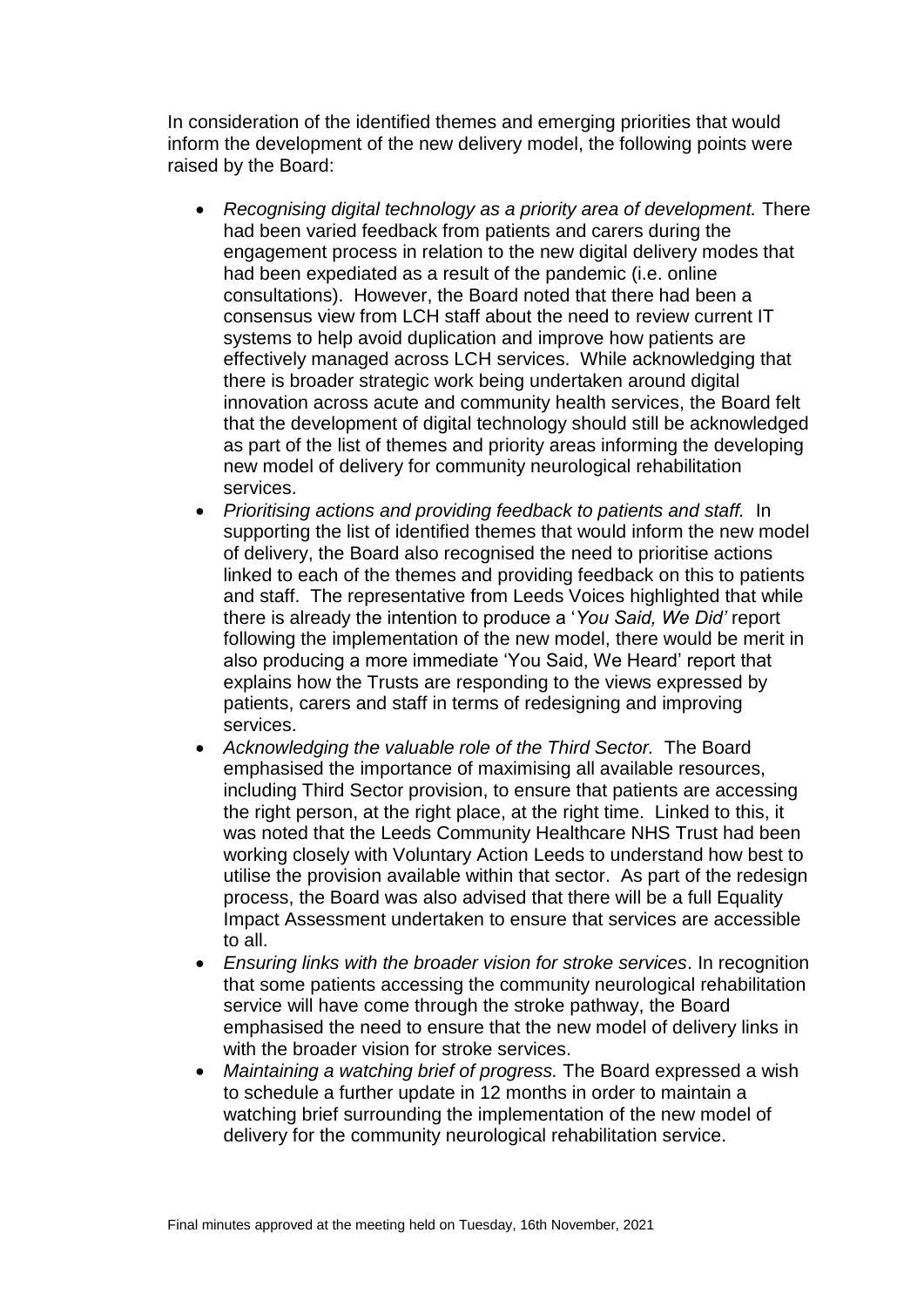The Chair thanked everyone for their contributions and explained that a written summary of the Board's observations and recommendations would be produced and submitted to NHS Leeds CCG and Leeds Community Healthcare NHS Trust.

## **RESOLVED –**

- a) That the contents of the report, along with Members comments, be noted.
- b) That a written summary of the Board's observations and recommendations be produced and submitted to NHS Leeds CCG and Leeds Community Healthcare NHS Trust.
- c) That a further update is brought back to the Scrutiny Board within 12 months.

## **26 Leeds Long Covid Community Services Pathway - The First Year**

The Head of Democratic Services submitted a report which presented information on the Leeds Long Covid Community Service model, the demand, activity and performance of the service and detail of the health inequalities evident from data analysis.

The following were in attendance:

- Councillor Fiona Venner, Executive Member for Adult and Children's Social Care and Health Partnerships
- Councillor Salma Arif, Executive Member for Public Health and Active **Lifestyles**
- Cath Roff, Director of Adults and Health
- Victoria Eaton, Director of Public Health
- Helen Lewis, Director of Pathway Integration, NHS Leeds CCG
- Jenny Davison, Clinical Pathway Coordinator Leeds Long Covid Pathway, Leeds Community Healthcare NHS Trust
- Carl Mackie, Head of Public Health Long Term Conditions, Leeds City Council
- Lisa Hollingworth, Pathway Integration Leader, NHS Leeds CCG
- Lindsay Springall, Head of Pathway Integration Long Term Conditions, NHS Leeds CCG
- Kirsten Wilson, Head of Insights, Communications and Involvement, NHS Leeds CCG

The Pathway Integration Leader introduced the report providing an overview of the condition and the support available in Leeds. It was also highlighted that the team have been awarded the British Medical Journal award for clinical leadership of the year, the Medipex award for management of long term conditions and a clinical booklet with advice and guidance developed in Leeds which has been adopted by the World Health Organisation. Leeds has also been successful in securing a £3.4m research grant to identify the best way to treat and support Long Covid.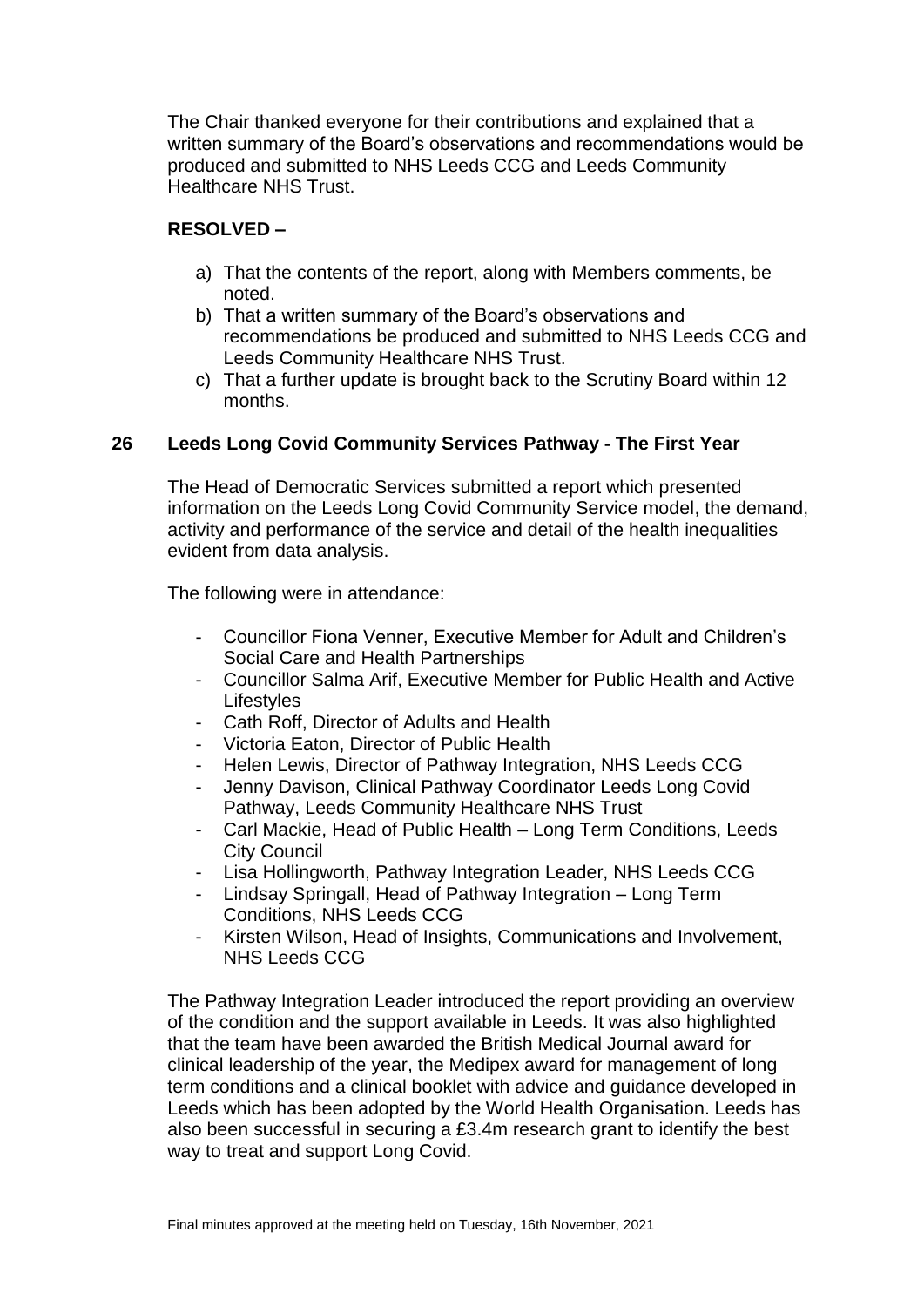Members discussed a number of matters, including:

- *Referral and identification process.* In response to a query, Members were advised that referrals to the service can be made by GPs or the respiratory team following Covid-19 treatment. This is due to similarities between 'Long Covid' and other conditions.
- *Learning disabilities*. Members noted the challenge in identifying Long Covid in people with learning difficulties that limit their ability to communicate, and queried the steps taken to ensure that work is taking place to reach this group. Members were advised that the team have been working closely with the learning disability service and have created a lower threshold for point of referral.
- *Raising awareness.* Noting the high number of referrals within some of the most affluent areas in the city, Members commented that more needs to be done to reach the most deprived communities in Leeds. Members also suggested that the team utilise community and faith groups as part of their communication strategy. Members recognised the importance of key messaging advising that mild cases of Covid-19 can still result in Long-Covid.
- *Presentation of data for cases by Index of Multiple Deprivation (IMD) deciles*. It was explained that a wider range between lower and upper confidence intervals represents a less accurate estimation. Members requested that future reports include clear explanations of data and abbreviations.
- *Low prevalence amongst 65 plus group*. Members noted the low referrals to the service for the elderly population of Leeds and were advised that this may be due to the lower survival rate in the initial stages of illness and the likelihood for older people to seek support through their existing services and networks.

# **RESOLVED –**

- a) That the contents of the report, along with Members comments, be noted.
- b) That a further update is provided to the Scrutiny Board within the next 12 months.

## **27 Work Schedule**

The Head of Democratic Services submitted a report that presented the work schedule for the remainder of the municipal year.

**RESOLVED –** That the work schedule be noted and updated to reflect suggestions of work stemming from the Board's discussion during earlier agenda items.

## **28 Date and Time of Next Meeting**

Tuesday, 16th November 2021 at 1:30pm (pre-meeting for all members of the Scrutiny Board at 1:00pm).